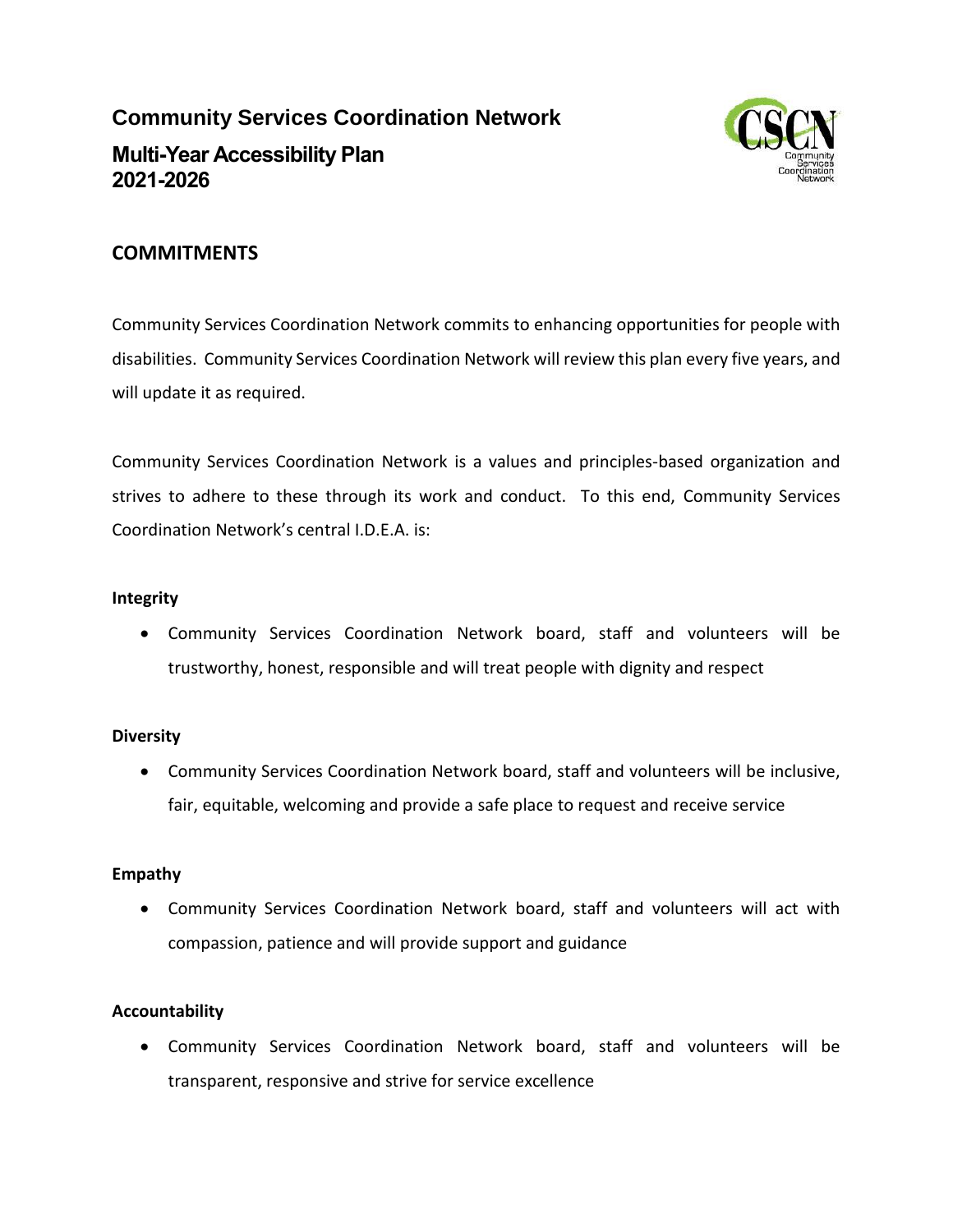- Treating everyone with dignity and in a manner that promotes independence and selfdirection / self-determination
- Providing needed support in a respectful, safe, and dignified manner as directed by the person
- Preventing, identifying, and removing barriers to accessibility
- Fair and accessible employment practices
- Accommodating the needs of people with disabilities
- Complying with the accessibility requirements identified under the Accessibility for Ontarians with Disabilities Act
- Complying with Community Services Coordination Network's Accessibility Policy

#### **EDUCATION AND TRAINING**

Community Services Coordination Network will provide training to its staff and volunteers on Ontario's accessibility laws, and the Human Rights Code as it relates to people with disabilities.

#### **COMMUNICATION AND INFORMATION**

## *Community Services Coordination Network will do its best within its abilities and resources to meet the communication needs of people with disabilities by ensuring that:*

- People with disabilities are the authorities with respect to their information and communication needs, and therefore are consulted about their information and communication needs
- People with disabilities are aware of their rights, including the right to accommodation
- Community Services Coordination Network's website and website content, developed by or on behalf of the Community Services Coordination Network meets accessibility standards
- Existing feedback processes are accessible to people with disabilities, on request
- All publicly available information is accessible to people with disabilities, on request.